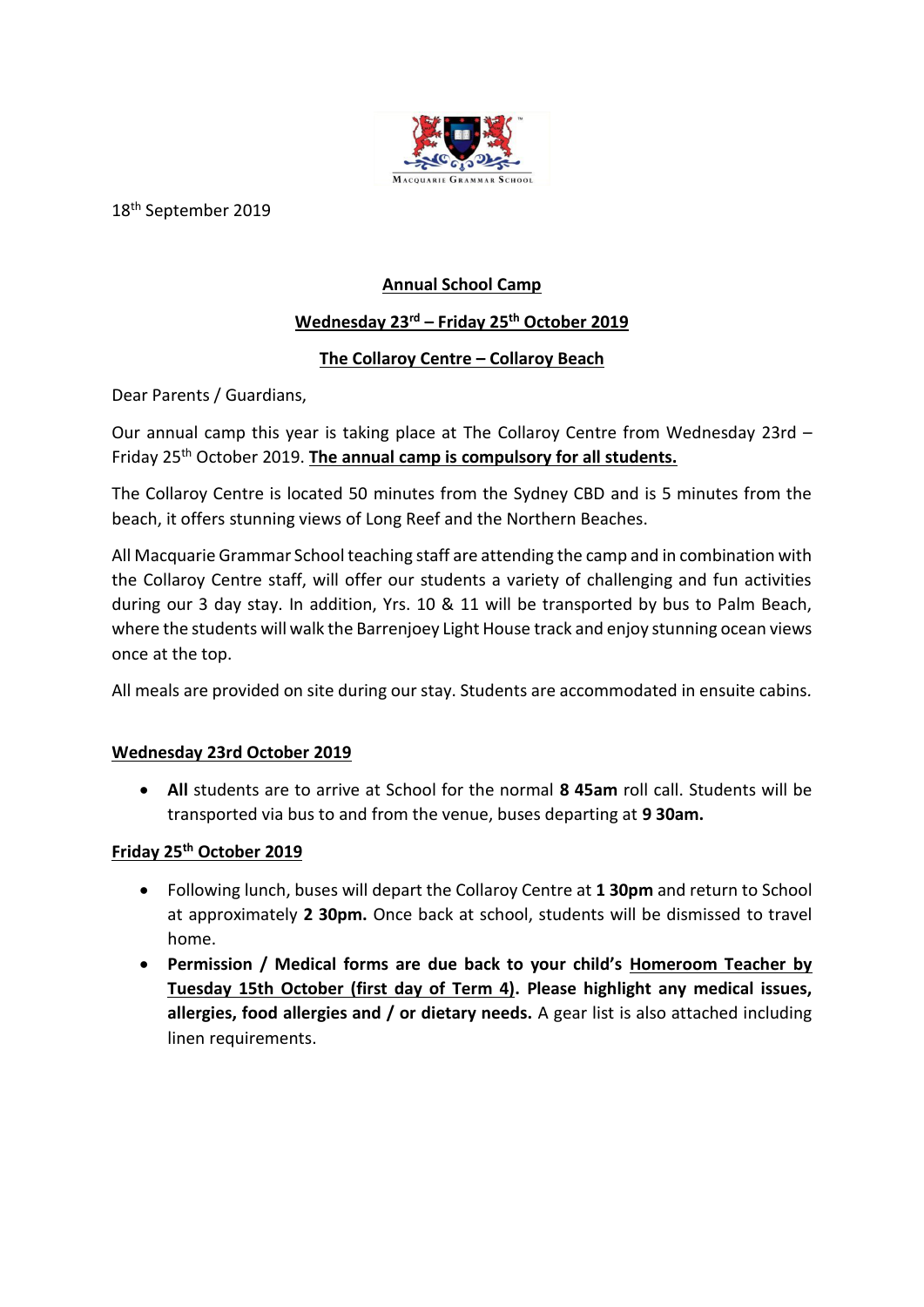

To maximise our time away and to avoid distractions, especially at night time, **students are not permitted to take their phone on camp.** If there is an emergency and you need to contact your child, you can call me on 0421 784398 or Mrs Sun on 0406 117505 and we will facilitate contact.

If your child brings a phone to school on the morning of day one of camp, they must hand it to their Homeroom teacher, where it will be safely locked in the staffroom and given back upon returning to school on the Friday. Any phones that are taken to camp will be confiscated and may not be returned to students until the parent or guardian comes to school to collect the phone.

If you have any questions, please don't hesitate to contact me:

[a.slavin@mgs.edu.au](mailto:a.slavin@mgs.edu.au)

Kind regards,

Mr. Anthony Slavin

....................................................................................................................................................

I hereby give permission for my child to the state of the state of the state of the state of the state of the state of the state of the state of the state of the state of the state of the state of the state of the state of attend the annual Macquarie Grammar School Camp at the Collaroy Centre, Wednesday 23rd

 $-$  Friday 25<sup>th</sup> October 2019.

**I have listed medical issues, allergies, food allergies and dietary needs below. Please add an additional page if not enough space.**

**Parent / Guardians Signature:** 

**Parent / Guardian emergency contact number:**